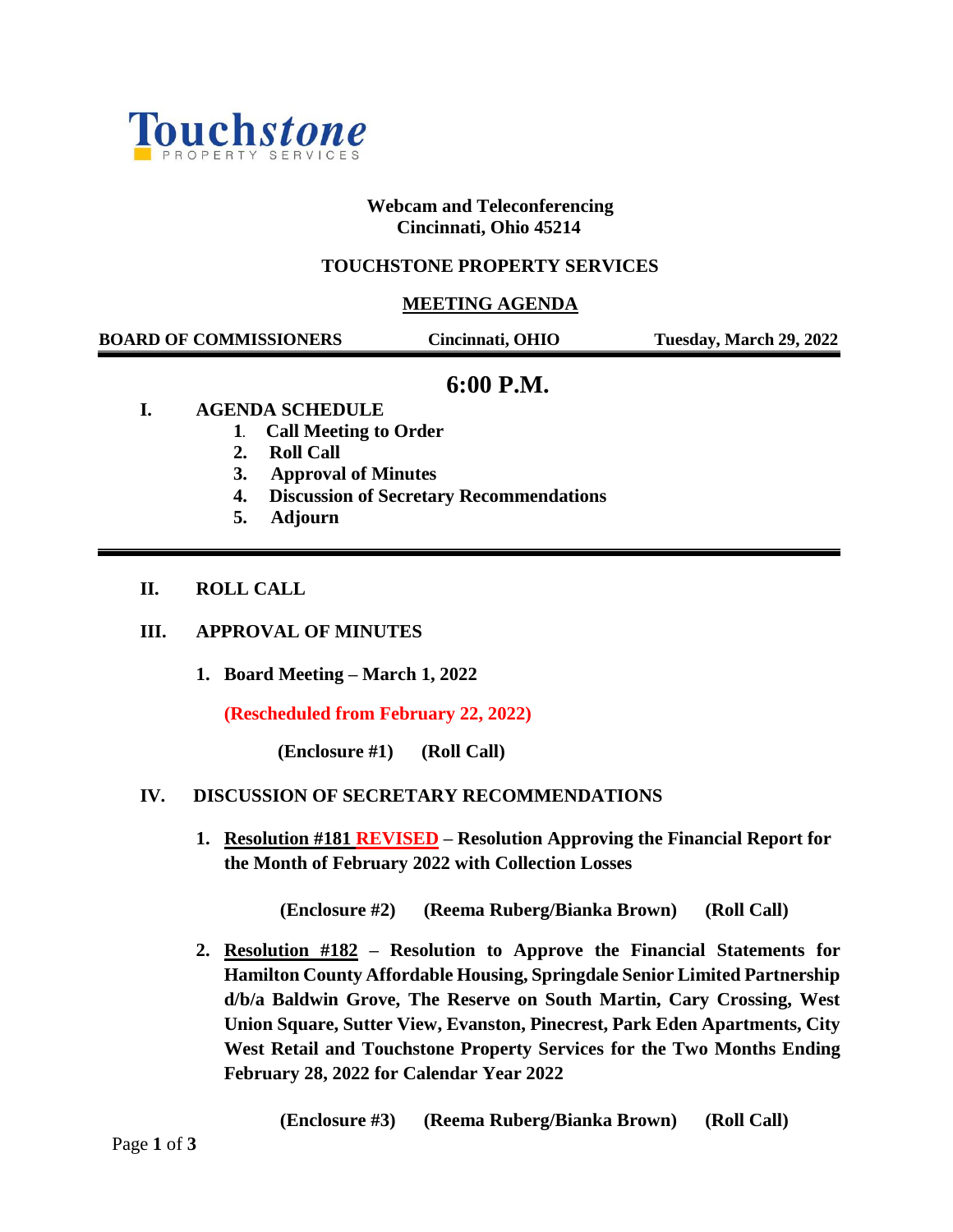**3. Resolution #183 TABLED – Resolution to Approve Calendar Year 2022 Budget Revision for Baldwin Grove and Sutter View Apartments**

 **(Enclosure #4) (Reema Ruberg/Bianka Brown) (Roll Call)**

**4. Resolution #184 – Resolution to Approve the Calendar Year 2022 Operating Budgets for Horizon Hills, LLC and Marianna Terrace, LLC**

 **(Enclosure #5) (Reema Ruberg/Bianka Brown) (Roll Call)**

- **5. Resolution #185 – Resolution Providing Authorization to Proceed with the Request for Proposals and Solicitations for General Goods and Services from Outside Vendors**
	- **1. TPS22-1004 – Maintenance, Repair and Operating Supplies**
	- **2. TPS22-1005 – Annual and Interim Recertification Processing Services**
	- **3. TPS22-1006 – Remediation Services**
	- **4. TPS22-1007 – Tool and Equipment Rental**
	- **5. TPS22-1008 – Flooring Replacement and Repair Services**
	- **6. TPS22-1009 – Electrical Maintenance and Repair Services**
	- **7. TPS22-1010 – Answering Services**
	- **8. TPS22-1011 – Alarm Systems Maintenance Repair and Monitoring**

**(Enclosure #6) (Janell Duncan) (Roll Call)**

**6. Resolution #186 – Resolution Authorizing the Chief Executive Officer of Touchstone Property Services to Sign the First One-Year Contract Extension Option for Solicitation TP21-1004 for Junk Removal Services with Diamond Professional Contractors, LLC; Fanci Structure Corporation LLC; AFIST of Contractors LLC; Rumpke of Ohio, Inc.; Somebody Gotta Do It LLC; The Stonestreet Group LLC; Trustus Transportation, LLC d/b/a Trustus Maintenance & Janitorial; and Prestige Home Improvement & Roofing LLC in a Not-to-Exceed Amount of \$200,000 Annually, Per Contractor, or the Board Approved Budget for a Maximum 5-Year Contract, Funded by Operating Funds**

**(Enclosure #7) (Janell Duncan) (Roll Call)**

**7. Resolution #187 – Resolution Authorizing the Chief Executive Officer of Touchstone Property Services to Negotiate and Enter Into Lease Agreement with Benjamin Crotte and Jessica Hagen d/b/a Animal Companion Counseling LLC at City West Retail**

 **(Enclosure #8) (Reema Ruberg) (Roll Call)**